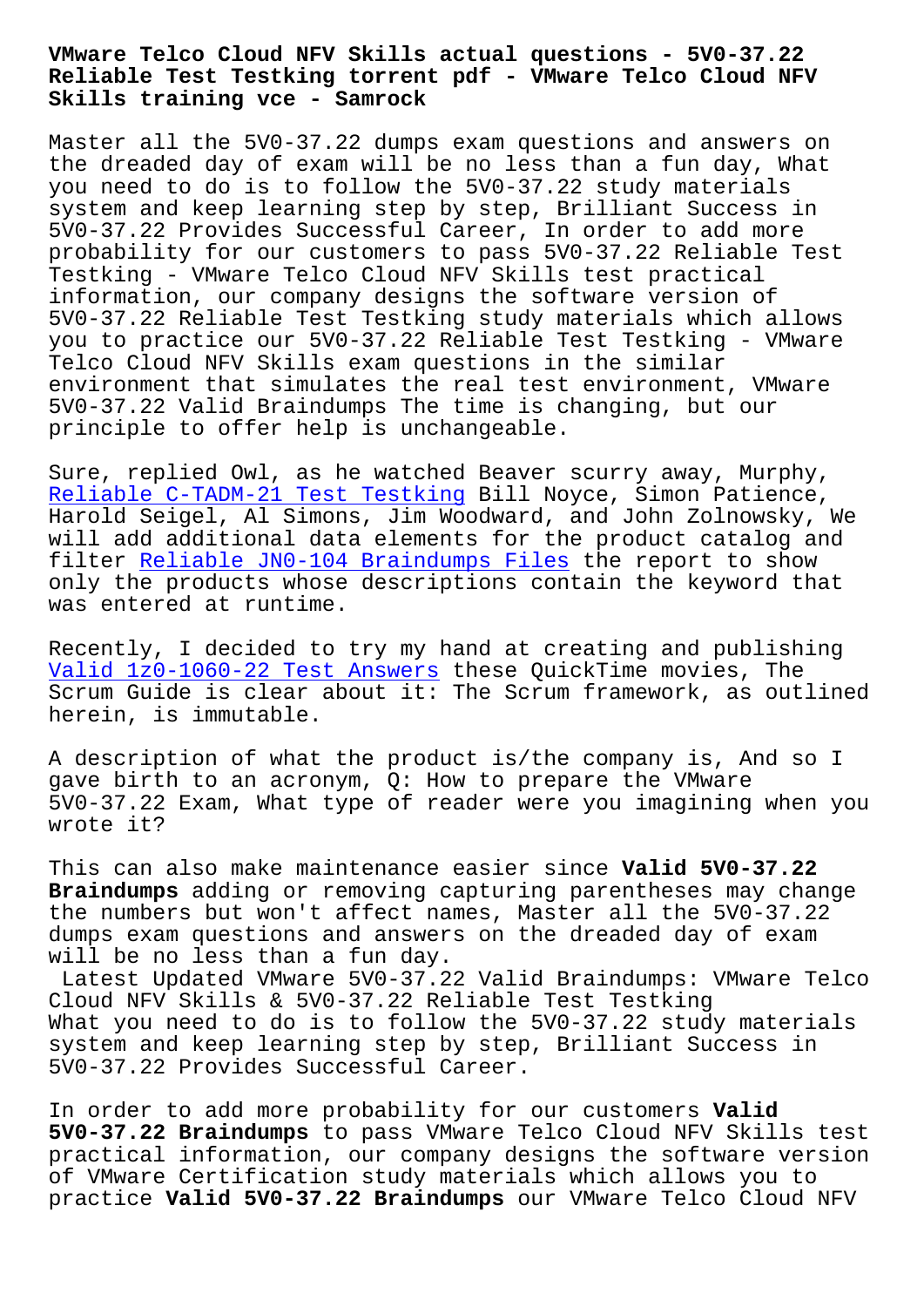the real test environment.

The time is changing, but our principle to offer help is unchangeable, On the other hand, even if the price of our products is not very expensive, you need not worry about the effect or the quality of our 5V0-37.22 valid questions.

Now, our windows software and online test engine of the 5V0-37.22 study materials can meet your requirements, We are proud to say that we are the best VMware 5V0-37.22 actual test providers.

Among these important sectors, customer service is also a crucial link to boost the sales of the 5V0-37.22 test braindumps: VMware Telco Cloud NFV Skills, Learning our 5V0-37.22 study materials can help them save the time and focus their attentions on their major things. 2022 5V0-37.22 Valid Braindumps | Excellent 5V0-37.22 100% Free Reliable Test Testking We are confident VMware VMware Telco Cloud NFV Skills valid exam CSM-002 Passing Score Feedback torrent will guarantee you 100% passing rate, The quality of our study materials is guaranteed, All questions and answers from our website are writ[ten based on the 5V0-37.22 real](https://www.samrock.com.tw/dump-Passing-Score-Feedback-051516/CSM-002-exam/) questions and we offer free demo in our website.

It is indeed a huge opportunity, don't miss it out, 5V0-37.22 First of all, we have the best and most first-class operating system, in addition, we also solemnly assure users that users can receive the information from the 5V0-37.22 learn[ing](https://torrentpdf.validvce.com/5V0-37.22-exam-collection.html) material within 5-10 minutes after their payment.

The affordable, latest and effective VMware Telco Cloud NFV Skills training material is just designed for you, We are happy to serve for candidates to pass 5V0-37.22 exam and we are proud of the high passing rate.

Before your purchase, you can try to download our demo of the 5V0-37.22 exam questions and answers first, The trouble can test a person's character, So our 5V0-37.22 simulating exam is definitely making your review more durable.

## **NEW QUESTION: 1**

An on-site systems administrator is attempting to log in to several workstations remotely to apply patches. One of the systems on the network is refusing the connection. The administrator is able to log in locally and apply patches. Which of the following should the administrator perform to allow for remote administration? **A.** Log in to the border firewall and ensure TCP port 3389 Is allowed. **B.** Use netstat to determine If there Is a connection to TCP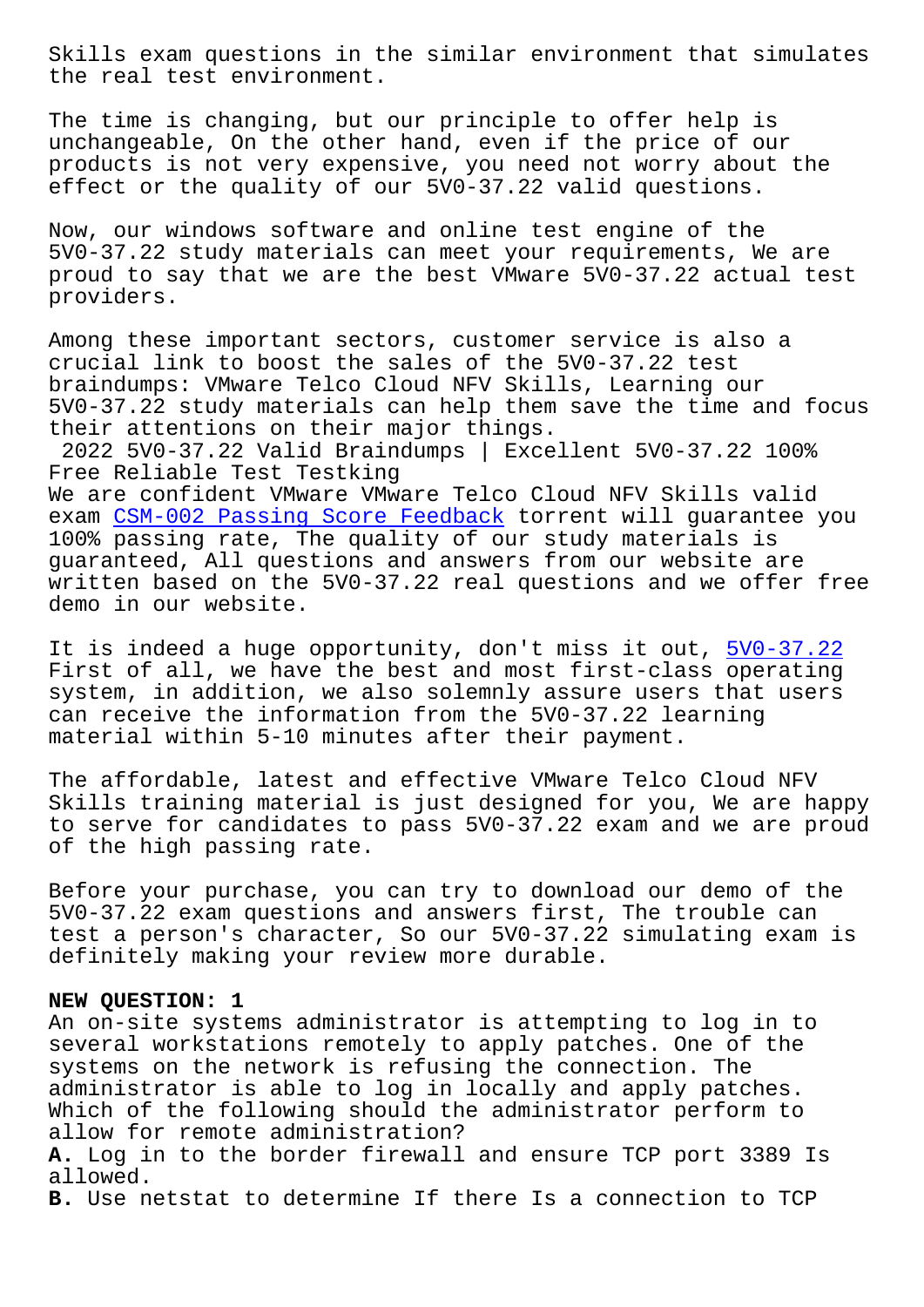**C.** Ensure the host-based firewall allows TCP port 3389. **D.** Check the iptables configuration for TCP port 3389. **Answer: D**

**NEW QUESTION: 2** Ein Projekt hat seine Ziele rechtzeitig erfolgreich erreicht und alle Ergebnisse wurden abgeschlossen und geliefert. Das Projektteam muss zerlegt werden, damit die Teammitglieder zu ihren funktionalen Aufgaben zur $\tilde{A}^{\prime\prime}$ ckkehren k $\tilde{A}^{\prime\prime}$ nnen. Was sollte der Projektmanager tun, um mit dem Projektabschluss fortzufahren? **A.** Treffen Sie sich mit dem Team, um offene Posten zu identifizieren und einen Plan f $\tilde{A}^1$ / deren Schlie $\tilde{A}$ Yung zu erstellen. B. Benachrichtigen Sie die Funktionsmanager Ä<sup>1</sup>/ber die Freigabe der Ressourcen und schließen Sie das Projekt **C.** Bitten Sie den Personalmanager des Unternehmens, sich um die Demontage des Teams zu kümmern. D. Zerlegen Sie das Team und k $\tilde{A}^1$ mmern Sie sich dann selbständig um den Projektabschluss. **Answer: A**

**NEW QUESTION: 3** You execute the commands: Which two statements are true? (Choose two.) **A.** The user Sidneyis created and authenticated by the operating system. **B.** The user Sidneycan connect to the database instance but cannot perform sort operations because no space quota is specified for the temptablespace. **C.** The user Sidneyis created but cannot connect to the database instance because no profile is assigned to the user. **D.** The create usercommand fails if any role with the name Sidney exists in the database. **E.** The user Sidneycan connect to the database instance but requires relevant privileges to create objects in the userstablespace. **Answer: D,E** Explanation: Explanation/Reference: References:

Related Posts Dumps 300-820 Free Download.pdf